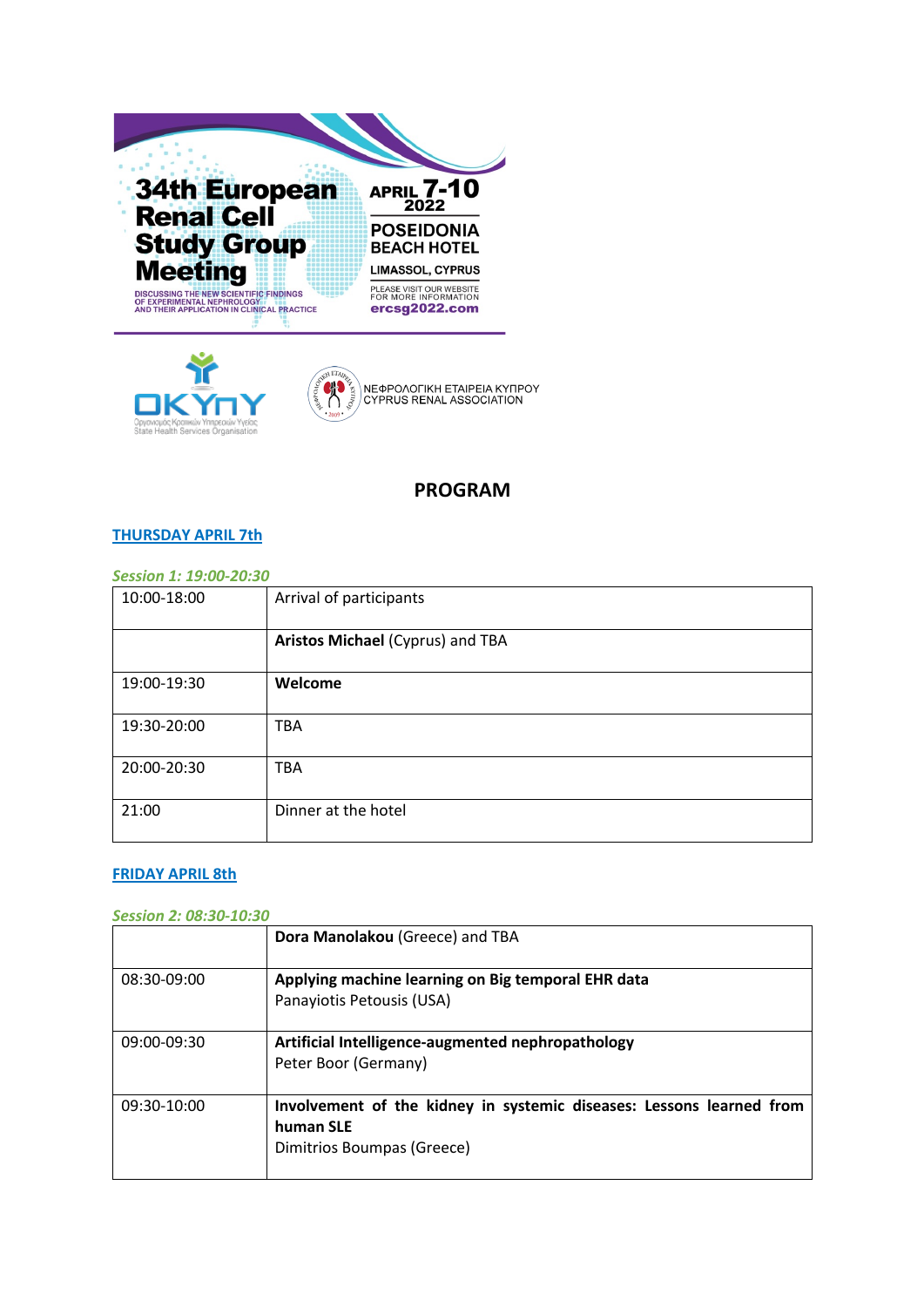| 10:00-10:15 | Cross-species transcriptomics and machine learning for Lupus Nephritis<br>Eleni Frangou, Panayiotis Garantziotis, Maria Grigoriou, Aggelos Banos,<br>Dionysis Nikolopoulos, Antigone Pieta, Stavros A Doumas, Antonis<br>Fanouriakis, Aikaterini Hadjioannou, Theodora Manolakou, Themis Alissafi,<br>Panyiotis Verginis, Emmanouil Athanasiadis, Emmanouil Dermitzakis, George<br>Bertsias, Anastasia Filia, Dimitrios Boumpas |
|-------------|---------------------------------------------------------------------------------------------------------------------------------------------------------------------------------------------------------------------------------------------------------------------------------------------------------------------------------------------------------------------------------------------------------------------------------|
|             | Presented by: Eleni Frangou (Cyprus)                                                                                                                                                                                                                                                                                                                                                                                            |
| 10:15-10:30 | <b>Abstract presentation</b><br><b>Presenter TBA</b>                                                                                                                                                                                                                                                                                                                                                                            |
| 10:30-11:00 | Coffee break                                                                                                                                                                                                                                                                                                                                                                                                                    |

### *Session 3: 11:00-13:00*

|               | Chrysoula Pipili (Cyprus) and TBA                                                                                                                                                                                                                                                                                 |
|---------------|-------------------------------------------------------------------------------------------------------------------------------------------------------------------------------------------------------------------------------------------------------------------------------------------------------------------|
| $11:00-11:30$ | Innovative tools for detection and monitoring of transplant rejection<br>Miriam Banas (Germany)                                                                                                                                                                                                                   |
| 11:30-12:00   | Life and death decisions orchestrated by cold shock proteins<br>Peter Mertens (Germany)                                                                                                                                                                                                                           |
| 12:00-12:30   | Renal ILC3 link inflammasome activation with kidney fibrosis<br>Christian Kurts (Germany)                                                                                                                                                                                                                         |
| 12:30-12:45   | DNA-binding protein A (DBPA) is actively secreted in a calcium and LPS<br>dependent manner by rat mesangial and melanoma cells and influences cell<br>migration<br>Gregor Hoppstock, Antonia Bock, Saskia Stolze, Cheng Zhu, Jonathan A<br>Lindquist, Peter R Mertens<br>Presented by: Gregor Hoppstock (Germany) |
| 12:45-13:00   | <b>Abstract presentation</b><br><b>Presenter TBA</b>                                                                                                                                                                                                                                                              |
| 13:30         | Lunch at the hotel                                                                                                                                                                                                                                                                                                |

### *Session 4: 15:00-17:00*

|             | <b>Chairs TBA</b>                                                                                                                                                                                                                                                                                                                                                                                                                                                |
|-------------|------------------------------------------------------------------------------------------------------------------------------------------------------------------------------------------------------------------------------------------------------------------------------------------------------------------------------------------------------------------------------------------------------------------------------------------------------------------|
| 15:00-15:15 | Urinary CCL14 biomarker to predict renal replacement therapy initiation in<br>critically ill patients with severe acute kidney injury?<br>Khalil Chaïbi, Sandrine Placier, Guillaume Louis, Laurent Martin Lefevre,<br>Dimitri Titeca, Béatrice La Combe, Sébastien Besset, Julio Badie, Guillaume<br>Chevrel, Nicolas Chudeau, Saber Barbar, Christophe Vinsonneau, Jean-Marie<br>Forel, Didier Thevenin, Guillaume Lacave, Saad Nseir, Florent Poirson, Julien |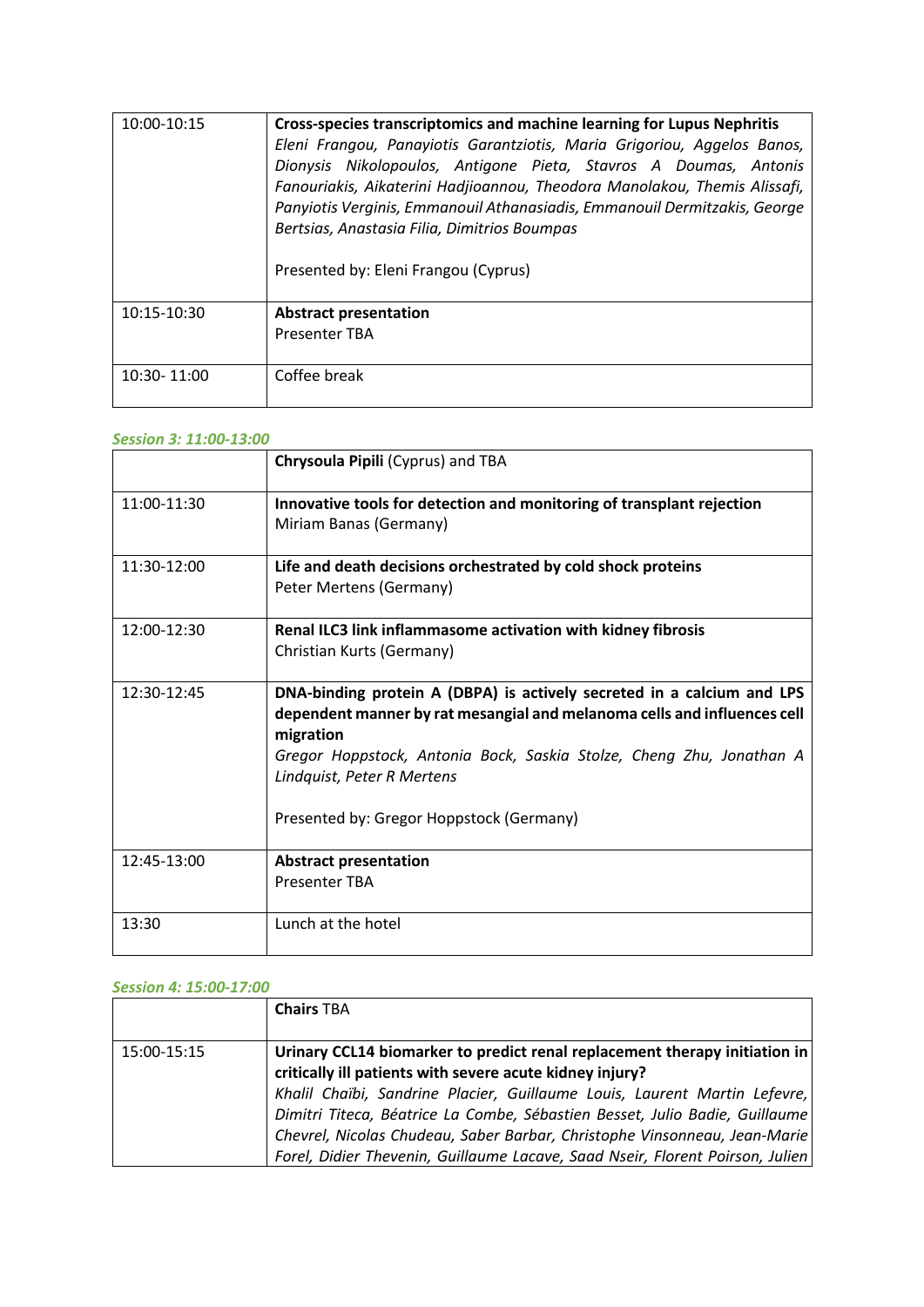|             | Mayaux, Kada Klouche, Jean Reignier, Jean-Pierre Quenot, Juliette Hadchouel,<br>Didier Dreyfuss, Stephane Gaudry<br>Presented by: Khalil Chaïbi (France)                                                                                                                                                                   |
|-------------|----------------------------------------------------------------------------------------------------------------------------------------------------------------------------------------------------------------------------------------------------------------------------------------------------------------------------|
| 15:15-15:30 | Identification of the pathways driving the transformation of renal                                                                                                                                                                                                                                                         |
|             | progenitor cells into clear cell renal cell carcinomas                                                                                                                                                                                                                                                                     |
|             | Anna Julie Peired, Giulia Carangelo, Maria Elena Melica, Roberto Semeraro,                                                                                                                                                                                                                                                 |
|             | Paola Romagnani                                                                                                                                                                                                                                                                                                            |
|             | Presented by: Anna Julie Peired (Italy)                                                                                                                                                                                                                                                                                    |
| 15:30-15:45 | Kidney tubule polyploidization drives chronic kidney disease after acute<br>kidney injury                                                                                                                                                                                                                                  |
|             | Letizia De Chiara, Elena Lazzeri, Paola Romagnani                                                                                                                                                                                                                                                                          |
|             | Presented by: Letizia De Chiara (Italy)                                                                                                                                                                                                                                                                                    |
| 15:45-16:00 | Asymptomatic hyperuricemia promotes recovery from ischemic organ<br>injury by modulating tubular epithelial cell and macrophage function<br>Viviane Gnemmi, Qiubo Li, Qiuyue Ma, Letizia De Chiara, Giulia Carangelo,<br>Chenyu Li, Mireia Molina-Van den Bosch, Paola Romagnani, Hans-Joachim<br>Anders, Stefanie Steiger |
|             | Presented by: Stefanie Steiger (Germany)                                                                                                                                                                                                                                                                                   |
| 16:00-16:30 | <b>Mediators and Markers of Proximal Tubule Pathologies</b><br>Mark Dockrell (UK)                                                                                                                                                                                                                                          |
| 16:30-17:00 | Tubule recovery upon AKI: An unexpected role of HMGB1 inside cycling                                                                                                                                                                                                                                                       |
|             | tubular epithelial cells - via link                                                                                                                                                                                                                                                                                        |
|             | Hans Joachim Anders (Germany)                                                                                                                                                                                                                                                                                              |
| 17:00-17:30 | Coffee break                                                                                                                                                                                                                                                                                                               |

### *Session 5: 17:30-19:00*

|             | Kyriacos Kyriacou (Cyprus) and Pierre-Luis Tharaux (France)                                                                                                                                                                                                                                          |
|-------------|------------------------------------------------------------------------------------------------------------------------------------------------------------------------------------------------------------------------------------------------------------------------------------------------------|
| 17:30-17:45 | TRPC6 mediate autophagy flux blockade and podocyte injury through<br>calpains activation in Diabetic Nephropathy<br>Yann Salemkour, Daan 't Hart, Léa Dionet, Kim A T Verheijden, Tom Nijenhuis,<br>Johan van der Vlag, Pierre-Louis Tharaux, Olivia Lenoir<br>Presented by: Yann Salemkour (France) |
| 17:45-18:00 | <b>Diabetic Nephropathy</b><br>Presented by: Simone Reicheld-Wurm (Germany)                                                                                                                                                                                                                          |
| 18:00-18:30 | Brief history of gastronomy: a 40 000 Odyssey<br>Christos Chatziantoniou (France)                                                                                                                                                                                                                    |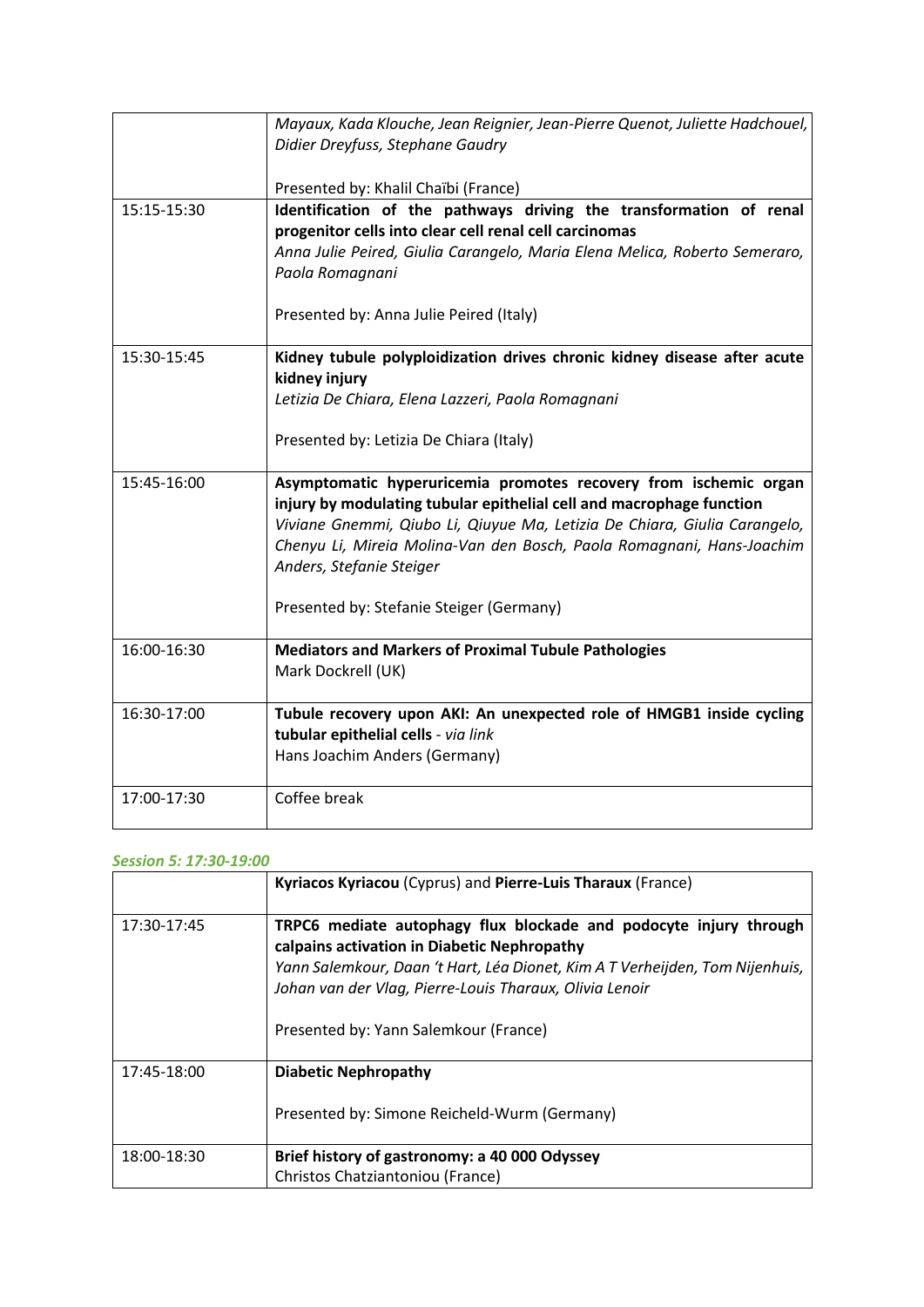| 18:30-19:00 | <b>Cultural talk TBA</b><br>Kostas Petrides (Cyprus) |
|-------------|------------------------------------------------------|
| 20:00       | <b>Transport to Limassol - Traditional dinner</b>    |

## **SATURDAY APRIL 9th**

### *Session 6: 08:30-10:30*

|               | Eleni Frangou (Cyprus) and Kyriakos Ioannou (Cyprus)                                                                                                                                                                                                                                                                                                                                                              |
|---------------|-------------------------------------------------------------------------------------------------------------------------------------------------------------------------------------------------------------------------------------------------------------------------------------------------------------------------------------------------------------------------------------------------------------------|
| 08:30-09:00   | <b>Update on Membranous Nephropathy</b><br>Pierre Ronco (Paris)                                                                                                                                                                                                                                                                                                                                                   |
| 09:00-09:30   | Therapeutic targeting of acquired and genetic nephrotic syndromes, using<br>small molecule and gene therapy approaches<br>Moin Saleem (UK)                                                                                                                                                                                                                                                                        |
| 09:30-10:00   | (Renal-) cell tropism and consequences of SARS-CoV-2<br>Tobias Huber (Germany)                                                                                                                                                                                                                                                                                                                                    |
| 10:00-10:30   | Mineralocorticoid receptor drives proliferative and sclerotic failed<br>glomerular repair through parietal epithelial cell activation<br>Hélène Lazareth, Olivia Lenoir, Sheerazed Boulkroun, Florian Garo, Angélique<br>Rocha, Isabelle Giscos-Douriez, Léa Guyonnet, Marcus J. Moeller, Carole<br>Hénique-Gréciet, Maria-Christina Zennaro, Pierre-Louis Tharaux<br>Presented by: Pierre-Louis Tharaux (France) |
| $10:30-11:00$ | Coffee break                                                                                                                                                                                                                                                                                                                                                                                                      |

### *Session 7: 11:00-11:30*

|             | <b>Adonis Ioannides (Cyprus) and TBA</b>                                                                                                                                                                                                                                                         |
|-------------|--------------------------------------------------------------------------------------------------------------------------------------------------------------------------------------------------------------------------------------------------------------------------------------------------|
| 11:00-11:30 | Taking the kidney to a new dimension: 3D cellular models for regenerative<br>medicine, disease modeling and drug discovery<br>Binyamin Dekel (Israel)                                                                                                                                            |
| 11:30-12:00 | The role of thyroid hormone signaling in the pathobiology and repair of<br>diabetic kidney<br>Christodoulos Xinaris (Italy)                                                                                                                                                                      |
| 12:00-12:15 | hiPSC-derived podocytes from Alport disease patients present metabolic<br>and cell cycle alterations compared to normal podocytes<br>Ricardo Romero-Guevara, Orthodoxia Nicolaou, Kyriacos Kyriacou, Adonis<br>Ioannides, Christodoulos Xinaris<br>Presented by: Ricardo Romero-Guevara (Cyprus) |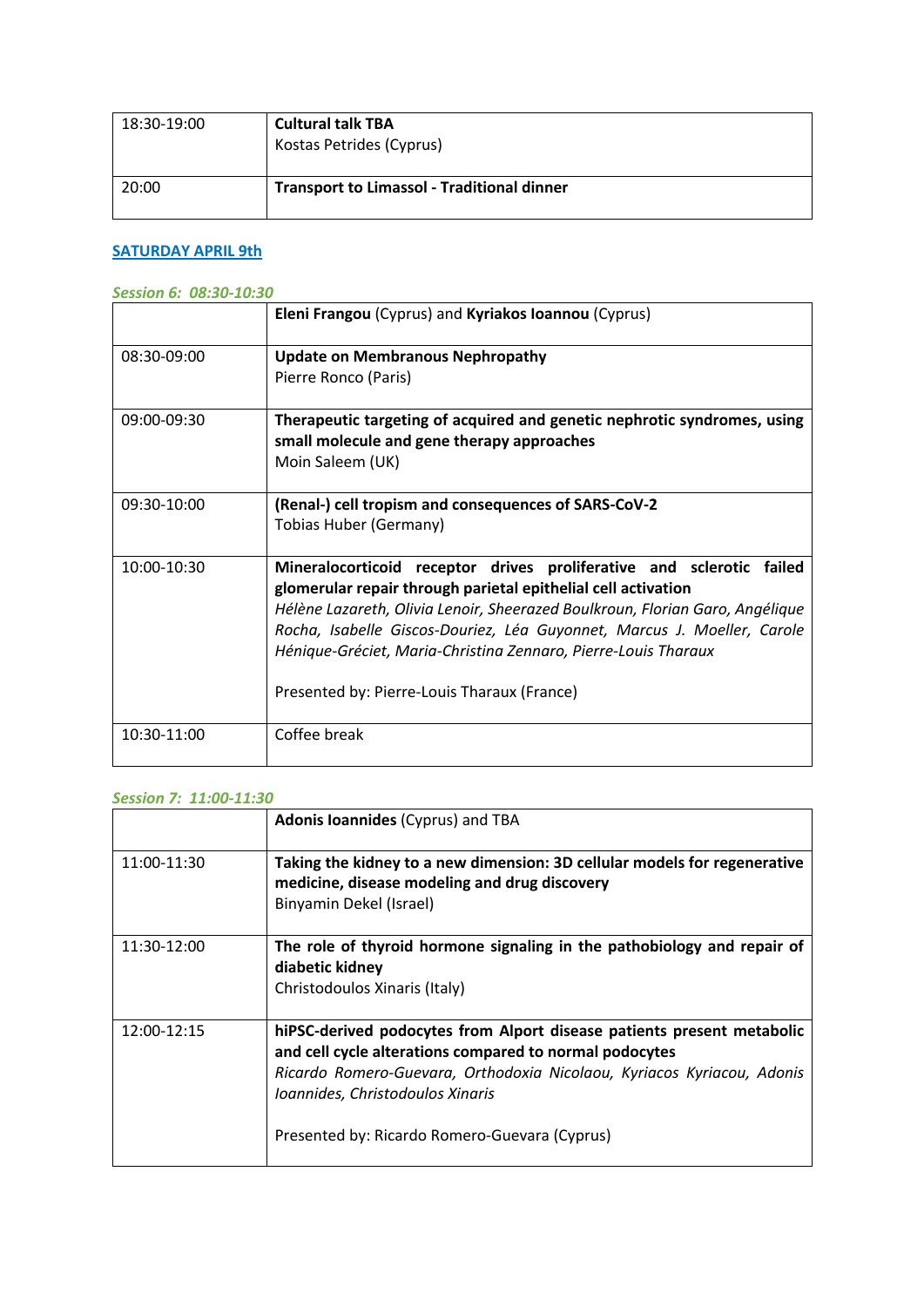| 12:15-12:30 | EPAC1-mediated cAMP signaling in podocytes protects kidneys from the<br>progression of glomerulonephritis<br>Lilia Abbad, Panagiotis Kavvadas, Maximin Detrait, Lisa Melis, Niki Prakoura,<br>Christos E. Chadjichristos, Frank Lezoualch, Christos Chatziantoniou<br>Presented by: Lilia Abbad (France)                                  |
|-------------|-------------------------------------------------------------------------------------------------------------------------------------------------------------------------------------------------------------------------------------------------------------------------------------------------------------------------------------------|
| 12:30-12:45 | Crescents derive from single podocyte progenitors and a drug enhancing<br>their differentiation attenuates crescentic glomerulonephritis<br>Maria Elena Melica, Giulia Antonelli, Roberto Semeraro, Maria Lucia<br>Angelotti, Gianmarco Lugli, Anna Peired, Laura Lasagni and Paola Romagnani<br>Presented by: Maria Elena Melica (Italy) |
| 12:45-13:00 | L-WNK inhibition protects from glomerular injury in mice<br>Cyril Mousseaux, Tiffany Migeon, Perrine Frère, Juliette Hadchouel<br>Presented by: Cyril Mousseaux (France)                                                                                                                                                                  |

### *Session 8: 13:30-17:30*

*Visit: Kourio, Limassol Castle and Old Port Lunch at the Limassol Castle Cultural event by Diastasis Children Choir at the Old Port*

### *Session 9: 19:00-20:30*

|             | Aristides Charonis (Greece) and Christos Chatziantoniou (France)                                                                    |
|-------------|-------------------------------------------------------------------------------------------------------------------------------------|
| 19:00-19:30 | "Kidney International": challenges of the Editor in Chief<br>Pierre Ronco (France)                                                  |
| 19:30-20:00 | <b>Business meeting</b><br>Discussion on the format of the current meeting<br>Decision on the site of the next (35th) ERCSG meeting |
| 20:00-20:30 | "In the memory of"<br>Speaker TBA                                                                                                   |
| $21:00-$    | Closing dinner at the hotel and farewell party                                                                                      |

### **SUNDAY APRIL 10th**

| Departure of participants |
|---------------------------|
|                           |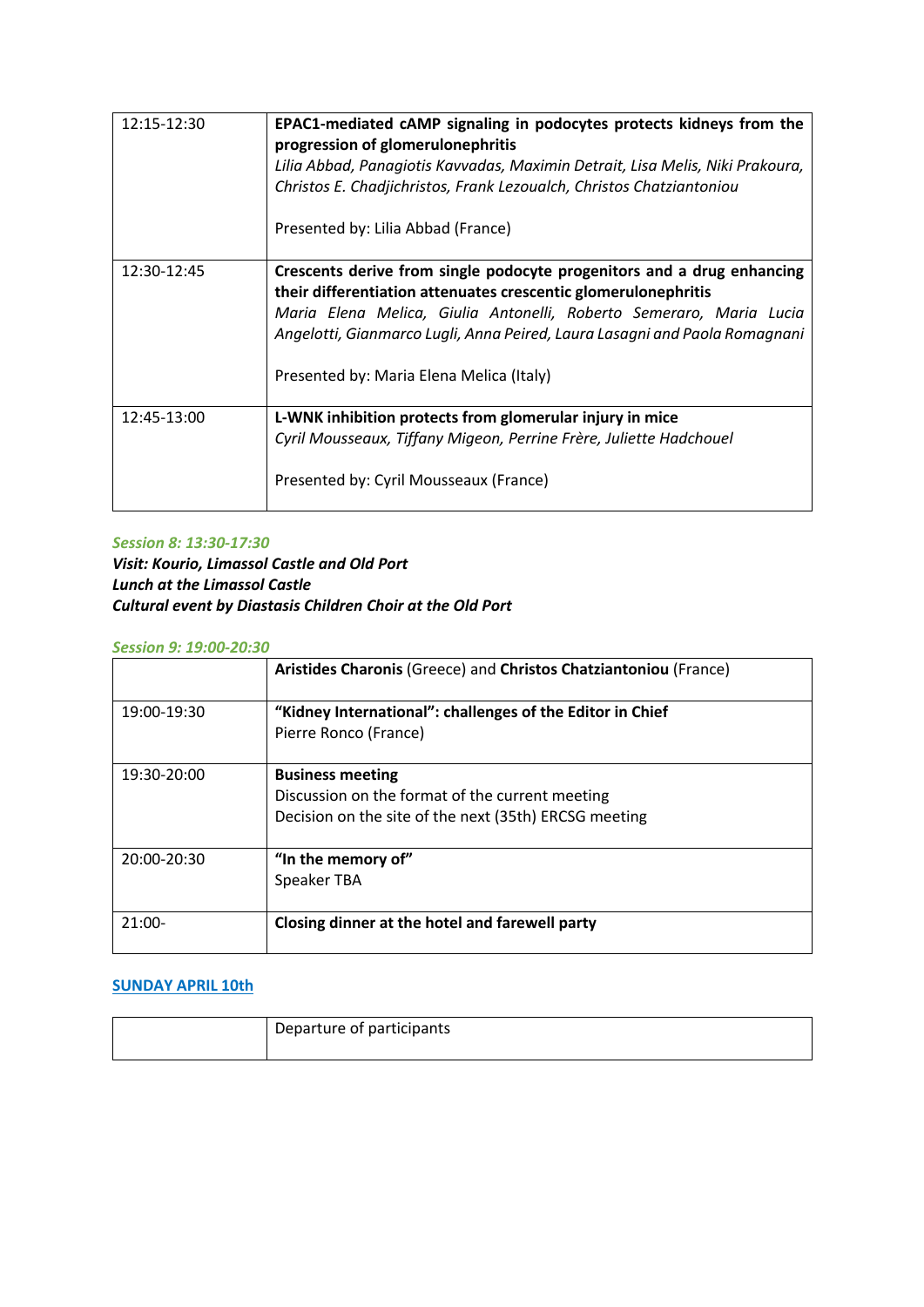### **SPEAKERS (IN ALPHABETICAL ORDER)**

| <b>Abbad Lilia</b>                  | Inserm UMR 1155, Medicine, Paris, France. 2. Inserm UMR S 1297,<br>Toulouse, France                                                                                                                                                                                                                                                                                           |
|-------------------------------------|-------------------------------------------------------------------------------------------------------------------------------------------------------------------------------------------------------------------------------------------------------------------------------------------------------------------------------------------------------------------------------|
| Anders Hans Joachim, MD             | Head of Nephrology, Inner City Campus, University of Munich,<br>Germany                                                                                                                                                                                                                                                                                                       |
| <b>Banas Miriam, Dr, Prof</b>       | Department of Nephrology, University Hospital Regensburg,<br>Regensburg, Germany                                                                                                                                                                                                                                                                                              |
| Boor Peter, MD, PhD, Prof           | Inst. of Pathology & Dpt. of Nephrology, LaBooratory of<br>Nephropathology, University Clinic of RWTH Aachen, Germany                                                                                                                                                                                                                                                         |
| <b>Boumpas, Dimitrios, MD, FACP</b> | Professor and Chairman Department of Medicine; Medical School,<br>National and Kapodestrian University of Athens; President, National<br>Health Counsel (KESY), Greece                                                                                                                                                                                                        |
| Chaïbi Khalil                       | INSERM UMRS1155 CORAKID, France                                                                                                                                                                                                                                                                                                                                               |
| <b>Chatziantoniou Christos, PhD</b> | Head INSERM UMR S 1155 - Sorbonne Université 'Common and Rare<br>Kidney Diseases: from Molecular Events to Precision Medicine',<br>Tenon Hospital, Paris, France                                                                                                                                                                                                              |
| De Chiara Letizia                   | Università degli studi di Firenze, Department of Experimental and<br>Clinical Biomedical Sciences, Firenze, Italy                                                                                                                                                                                                                                                             |
| Dekel Benjamin, MD, PhD, Prof       | Professor and Director, Division of Pediatric Nephrology.<br>Director, Pediatric Stem Cell Research Institute; Edmond & Lily Safra<br>Children's Hospital, Sheba Medical Center, Tel Hashomer, Pearl and<br>Dr. (MD) Yechezkiel Klayman Chair in Nephro-Urology.<br>Sackler School of Medicine, Tel Aviv University, Tel Aviv.<br>President, Israel Stem Cell Society, Israel |
| Mark Dockrell, Dr                   | Scientific Director, SWT Institute for Renal Research; Epsom and St<br>Helier University Hospitals NHS Trust; Reader in Renal Cell Biology,<br>SGUL, UK                                                                                                                                                                                                                       |
| Frangou Eleni, MD, PhD              | Nephrologist, Limassol General Hospital, State Health Services<br>Organization (SHSO), Limassol, Cyprus; Biomedical Research<br>Foundation of the Academy of Athens, Greece                                                                                                                                                                                                   |
| <b>Hoppstock Gregor</b>             | Clinic of Nephrology and Hypertension, Diabetes and Endocrinology,<br>Otto-von-Guericke University Magdeburg, Magdeburg, Germany                                                                                                                                                                                                                                              |
| Huber Tobias B, MD, FASN            | Professor of Medicine<br>Chairman of the Center of Internal Medicine<br>Director of the III. Department of Medicine<br>Nephrology, Transplantation, Rheumatology, Endocrinology,<br>Diabetology and Translational Immunology University Medical<br>Center Hamburg-Eppendorf, Germany                                                                                          |